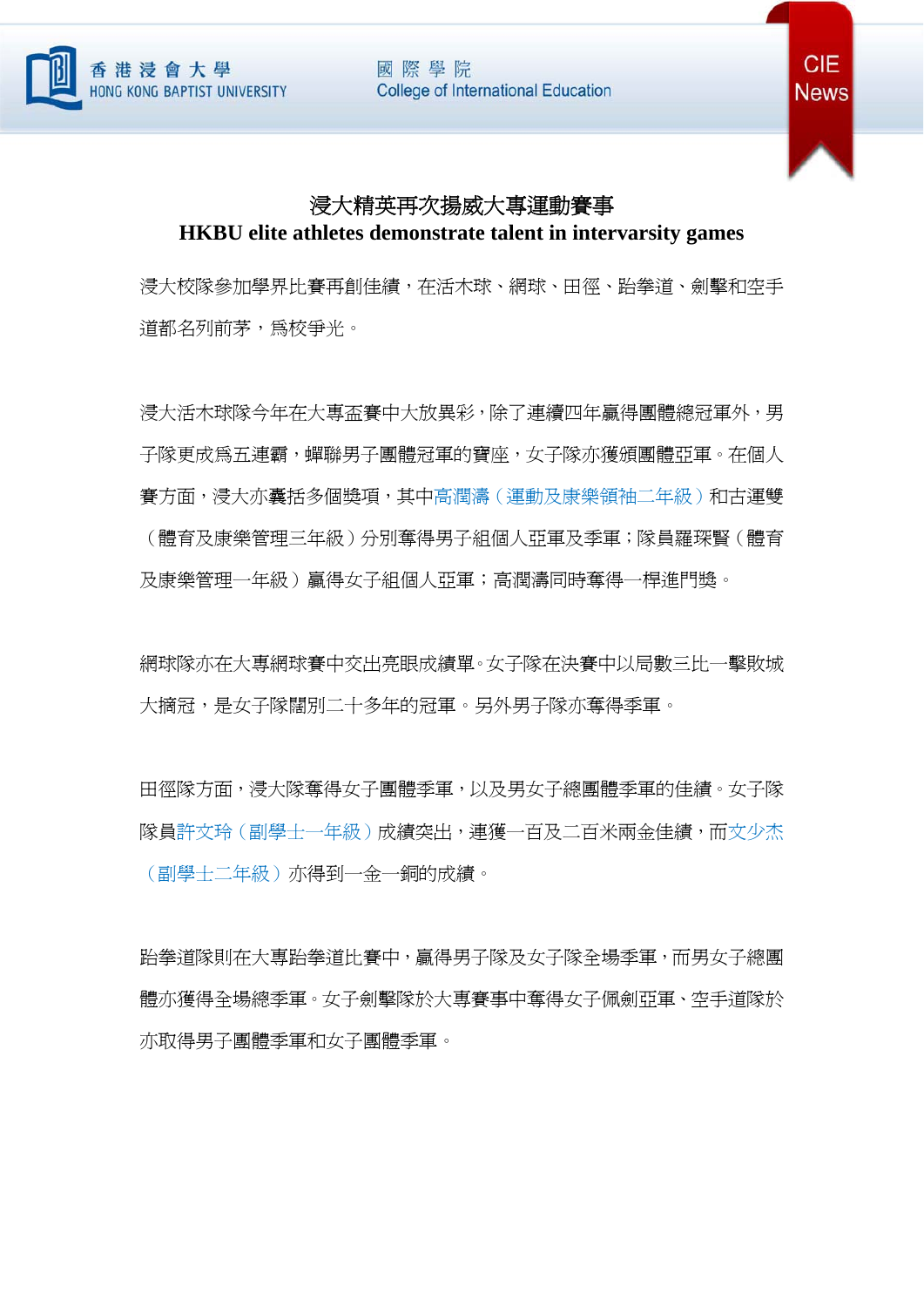HKBU sports teams recently performed outstandingly in various intervarsity competitions, including woodball, tennis, athletics, Taekwondo, fencing and Karate.

The woodball team won the championship in the Overall Team Event for the fourth straight year. The team also successfully defended the championship title in the men's team event for the fifth consecutive year, and came second in the Women's Team Event. In the individual games, Ko Yun-tao (Sports and Recreation Leadership, Year 2) and Ku Wan‐sheung (Physical Education and Recreation Management, Year 3) won the first runner-up and second runner-up prizes respectively in the men's individual competition. Law Sum‐yin (Physical Education and Recreation Management, Year 1) won the first runner‐up in the women's individual competition and Ko Yun-tao also won the special "Gate in one" prize.

In tennis, the women's team vanquished City University of Hong Kong 3‐1 and won its first championship in 20 years. The men's team also won the second runner‐up prize.

The athletics team was the second runner‐up in the women's overall and men-women overall contests. Hui Man-ling (Associate Degree, Year 1) claimed two championships and Man Siu‐kit (Associate Degree, Year 2) won a gold medal in the men's 5,000m event and a bronze in the men's 1,500m.

The Taekwondo team came second in both the men's and women's competitions, and won a bronze medal in the overall championships. The women's fencing team gained a silver in the sabre event while the Karate team grabbed the second runner‐up in both the men's and women's games.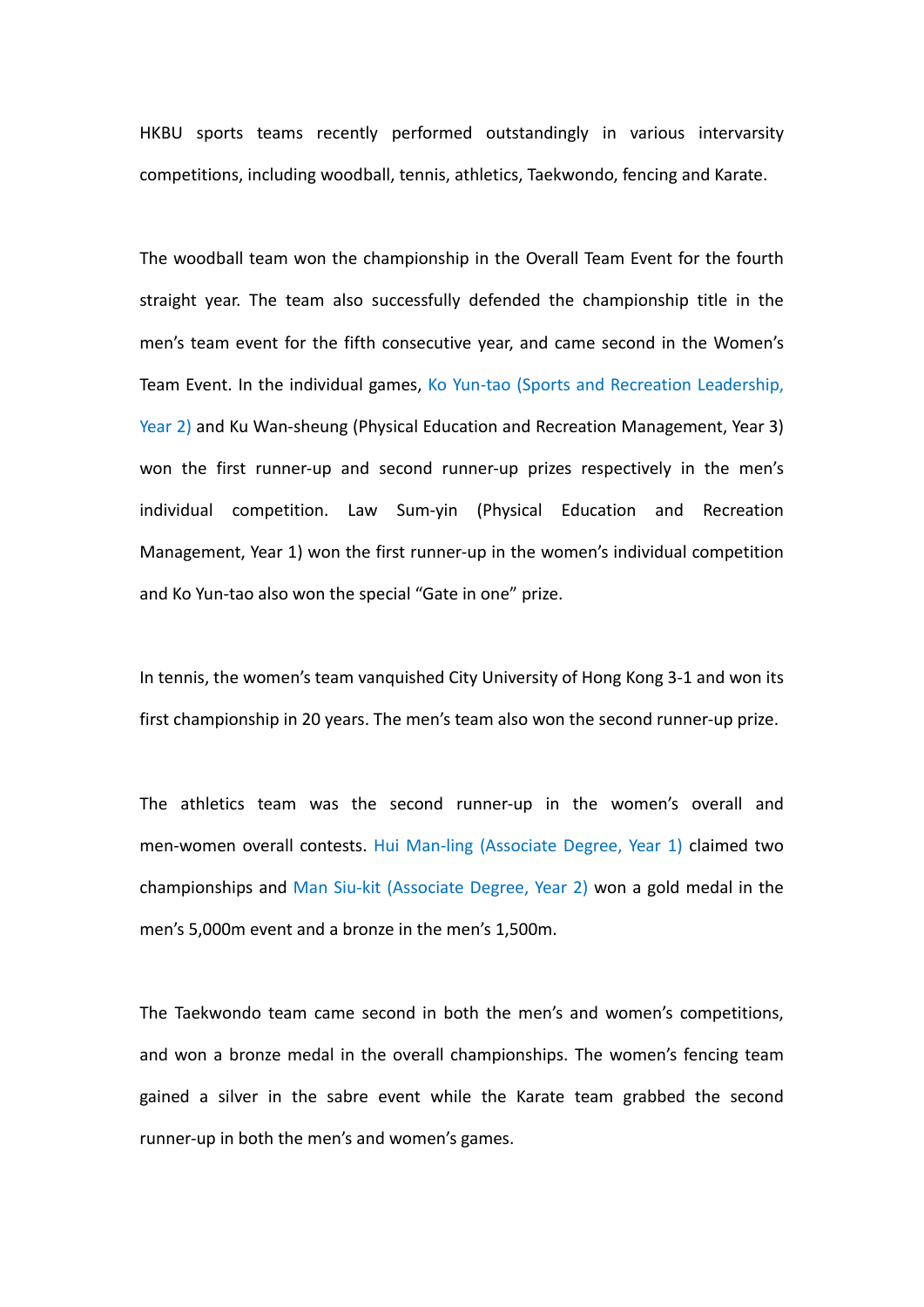

The woodball team is the biggest winner in the intervarsity games 活木球隊是大專賽事的大贏家



The tennis team wins a championship and a second runner-up prize 網球隊奪得一冠一季佳績